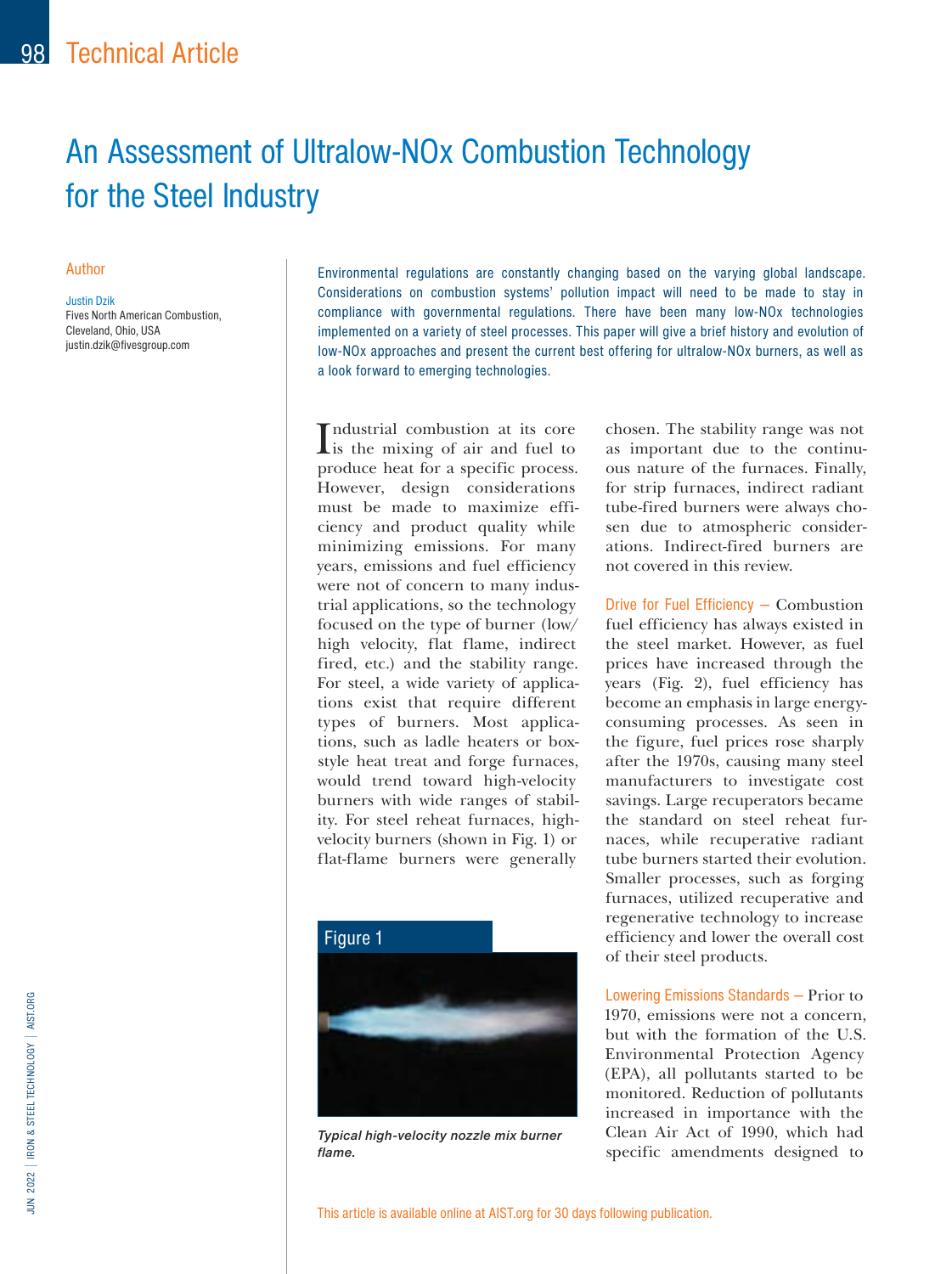

U.S. natural gas wellhead prices over the last 100 years.<sup>1</sup>

curb four major threats to the environment and health of people. These four threats were acid rain, urban air pollution, toxic air emissions and stratospheric ozone depletion. Nitric oxides (NOx) contribute to several of these and therefore, regulations were enacted to start decreasing NOx from all sources of combustion. Acceptable NOx levels differ across the world, with some of the strictest existing in the Southwestern United States. As shown in Fig. 3, NOx emissions have been reduced in the U.S. by about 50% since the formation of the EPA, really starting their



NOx in the Steel Industry  $-$  As fuel prices have increased and NOx regulations have come into force, the need for fuel efficiency and low-NOx combustion equipment has grown. The conventional way to achieve fuel savings in industrial combustion is to pre-heat the combustion air through either a recuperator or a regenerator. However, this negatively affects the ability to lower NOx emissions as NOx is a function of temperature, residence time, and the amount of nitrogen and oxygen.

To lower NOx, combustion equipment suppliers have focused on ways to reduce the local temperature in the furnace where NOx could form while maintaining low localized oxygen concentrations. The keys to NOx minimization are:

- Limiting of peak temperatures (keep below  $2,500^{\circ}$ F).
- Cool the products of combustion stream quickly.
- Limit oxygen availability.
- Avoid fuel-rich regions.



U.S. NOx emissions since 1970.<sup>2</sup>

There are many combustion equipment suppliers that have ultralow-NOx technology but all of it is based on the keys presented herein. The major methods of achieving ultralow-NOx emissions are air/fuel staging, rich core technology, lean pre-mix, and diffuse mode combustion (DMC). All will be reviewed in the following sections.

Prior to discussing the NOx reduction methods, it is important to briefly discuss traditional industrial burners, most of which could be categorized as nozzle mix burners. Nozzle mix burners mix air and fuel at the point of ignition inside a flame retention tile. The flame is held inside the tile using some sort of stabilization method. The tile can vary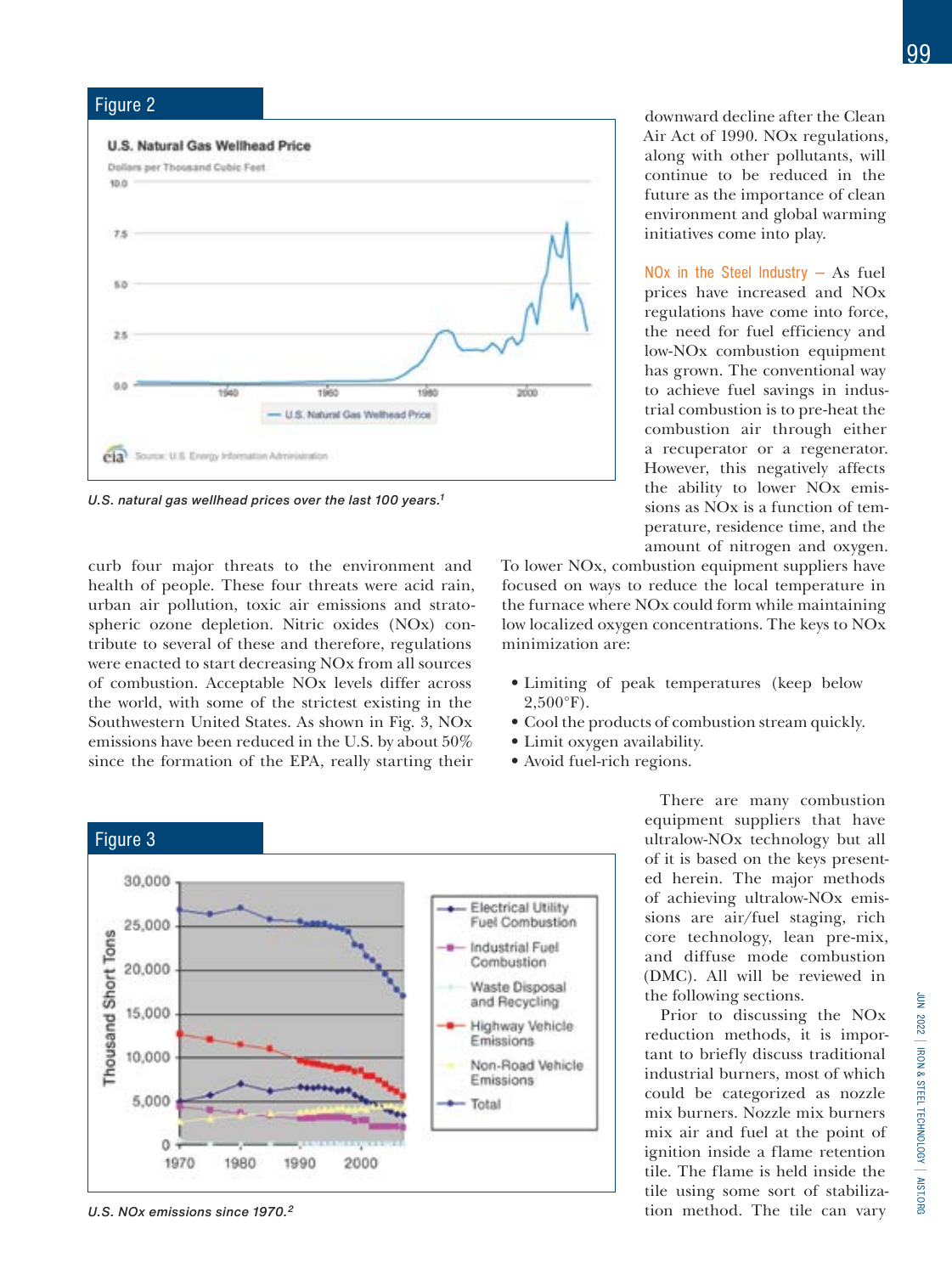## 100 Technical Article



Typical nozzle mix burner.

in shape to give the flame jet the velocity or shape desired for the process. A typical schematic of a nozzle mix burner is shown in Fig. 4. An example of a nozzle mix burner that is prevalent throughout the steel industry is the North American Tempest® burner.

Air/Fuel Staging — As seen in the nozzle mix burner, the air and fuel are introduced in the back of the burner. However, when staging, either the air or fuel will be introduced downstream of its typical injection point. Many times, air or fuel are introduced directly into the furnace itself. As previously discussed, NOx is a function of peak temperatures and oxygen availability. By staging air or fuel into the furnace itself, the oxidant stream is diluted by other products of combustion (POC) prior to combustion, thus lowering the localized oxygen concentration from 20.9% (traditional air) to 5–7%. This in turn reduces the peak flame temperature and lowers NOx.

A schematic of fuel staging is shown in Fig. 5. This shows the North American LNI™ concept. As shown, fuel is injected downstream of the typical burner, while air still flows through the burner. The POC

dilutes the air and fuel streams, and combustion takes place in the furnace itself. This is what is referred to as flameless combustion in the industry.

Low NOx Injection (LNI) is a fuel staging technology employed on several North American products to achieve ultralow-NOx emissions. It can be applied to regenerative, recuperative and cold air burners. This technology is applicable to steel reheat furnaces and batch furnaces. The fuel staging is done through an



Low NOx Injection (LNI™).

alloy nozzle placed outboard of the traditional burner tile. This technology only works when combustion can sustain itself in the furnace, which is qualified by the autoignition temperature  $(1,400^{\circ}F)$ . Fig. 5 shows the typical installation. This is applied to Fives' highvelocity product line (North American Tempest, North American HiRam®, North American MagnaFlame™) and the TwinBed™ II Regenerative burner line. NOx reductions with LNI are significant. In the regenerative burner product line, NOx reductions can be as high as 90%. In cold air and recuperative applications, NOx reduction can range from 50% to 70%.

Rich Core — The North American Centinel™ burner employs rich core technology to reduce NOx while being able to run air pre-heat temperatures up to 1,200°F (650°C). As seen in Fig. 6, the burner has a core element that runs fuel rich while flowing the



The North American Centinel™ burner.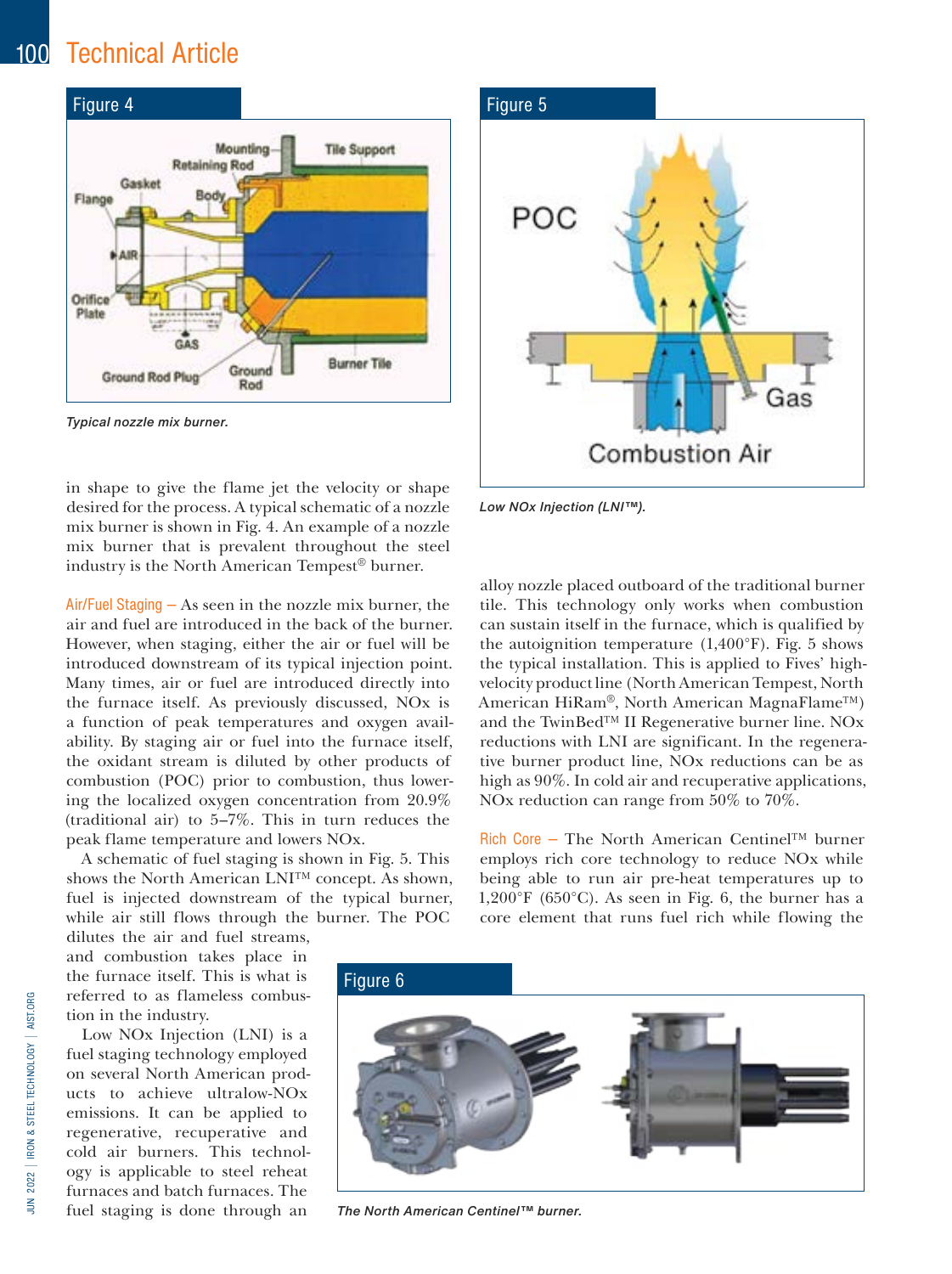

NOx comparison between nozzle mix and lean pre-mix technology as a function of air/fuel ratio.



The North American EcoFornax™ SLEx.



NOx as a function of firing rate for the North American EcoFornax SLEx.

balance of air in the outside nozzles. This burner ranges in input from 0.4 MMBtu/h (120 kW) to 3 MMBtu/h (900 kW).

The burner was designed for pre-heated air usage with a lightweight tile. The primary application would be mostly for process lines, but other applications might be well suited for use. The NOx performance at 1,200°F air pre-heat temperature ranges between 60 ppm and 90 ppm at 2,200°F furnace temperature. This is compared to traditional burner technologies producing between 300 ppm and 400 ppm at this same operating condition.

Lean Pre-Mix — Lean pre-mix technology mixes the air and gas prior to ignition. It is different from traditional pre-mix as the mixing is done in the burner itself. By doing this, the mixing process is decoupled from the combustion process and more homogeneous combustion is achieved. The flame length is determined by ignition delay and chemical reaction time. The pre-mix is intentionally run lean (higher excess air) to reduce the peak flame temperature and thus reduce the NOx. Fig. 7 shows the effect of air/fuel ratio on NOx levels in the lean pre-mix technology com-

pared to the typical industrial nozzle mix burner. If oxygen concentration is of concern, an outboard injector similar to an LNI nozzle can be installed to balance the POC stream closer to stoichiometric. As it can be seen, the NOx levels from this technology are of the lowest that can be achieved in the marketplace, typically below 30 ppm.

The North American EcoFornax™ SLEx is useful in many different steel applications, such as ladle/ tundish heaters, ovens, dryers and furnaces. The EcoFornax SLEx has a single air and fuel connection and employs a self-supporting tile that can be easily installed in ceramic fiber-insulated furnaces. The burner is shown in Fig. 8. Fig. 9 shows typical NOx emissions with varying excess air rates.

Diffuse Mode Combustion  $-$  DMC is a NOx reduction technique where the conventional burner is turned off above autoignition and allowed to extinguish then the fuel and air are reintroduced through the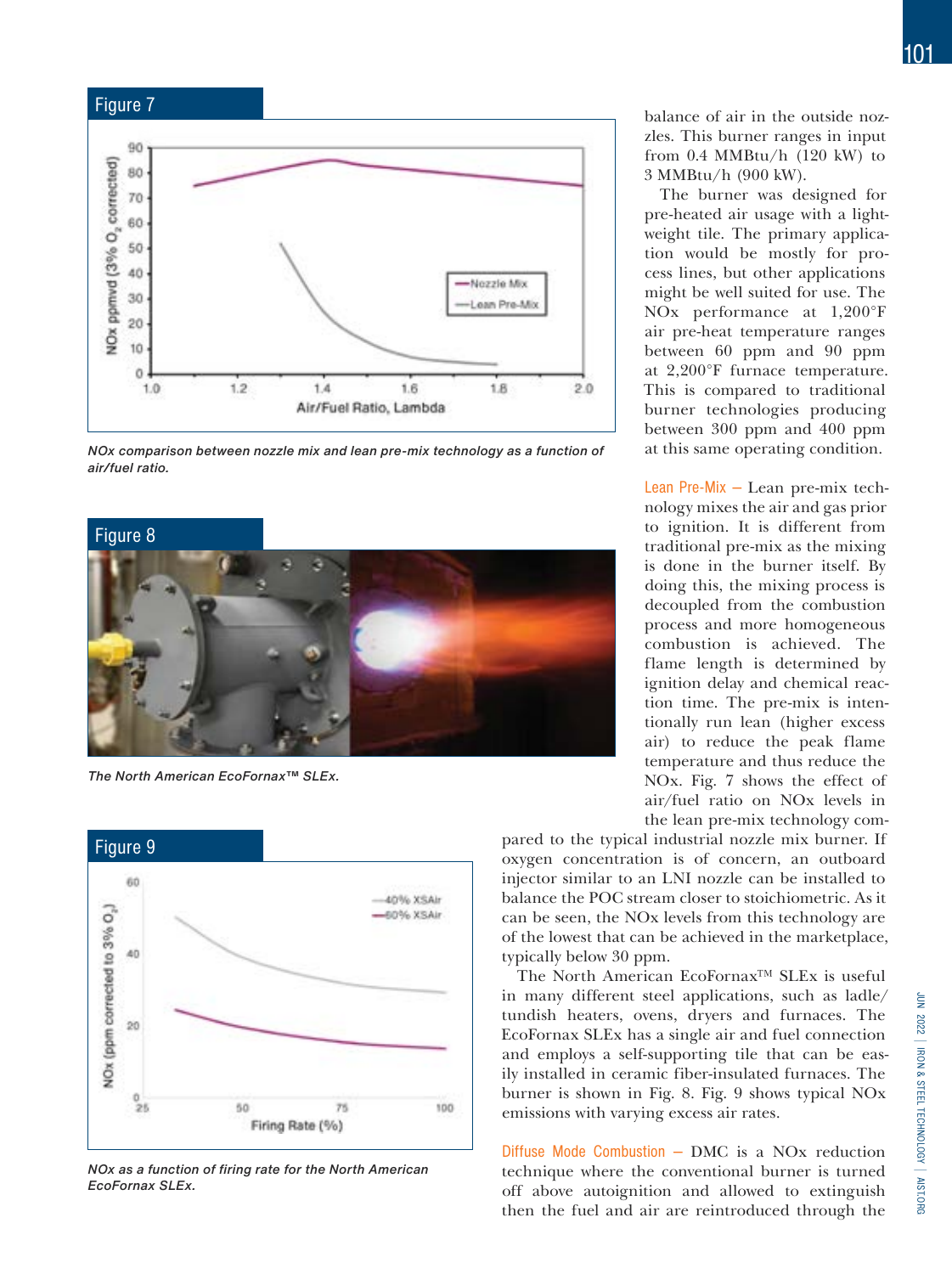## 102 Technical Article



Tempest DMC firing in conventional (a) and DMC (b) mode.



NOx comparison between standard Tempest, Tempest DMC and Tempest LNI.

same air and fuel paths without igniting it in the burner body. This allows the fuel and air mixture to enter the furnace and then ignite using the energy of the surrounding gases. This technology can only be used above autoignition temperatures. This is a patented technology by Fives North American Combustion and is currently utilized on the North American Tempest product line. Fig. 10 shows the Tempest DMC burner firing traditionally and in DMC mode. DMC mode is a flameless combustion technology, so no flame front is visible.

Fig. 11 compares NOx emissions as a function of furnace temperature for the North American Tempest burner when firing in various modes: traditional, LNI and DMC. Results for all tests were obtained with ambient temperature combustion air.

#### **Conclusions**

Several ultralow-NOx techniques have been presented along with products that

> utilize these approaches. Given the vast number of applications that exist in the steel marketplace, different approaches will need to be implemented to fit the process and maximize productivity and efficiency. Air/fuel staging is currently the most widely used NOx reduction technique as it is an easily retrofittable technology to conventional burners, especially if outboard fuel injectors are installed, such as the LNI technology. New advances such as rich core and diffuse mode combustion have introduced ultralow-NOx capabilities to new processes such as forge, heat treat or directfired strip furnaces. A summary graph comparing the different technologies is shown in Fig. 12.

> Current NOx standards — both domestically and internationally — will continue to decrease in the next decade. Carbon reduction initiatives will drive to increase fuel efficiency or switch to hydrogen fuels. With the increase in fuel efficiency, the effect on NOx emissions will be detrimental. However, the current technology